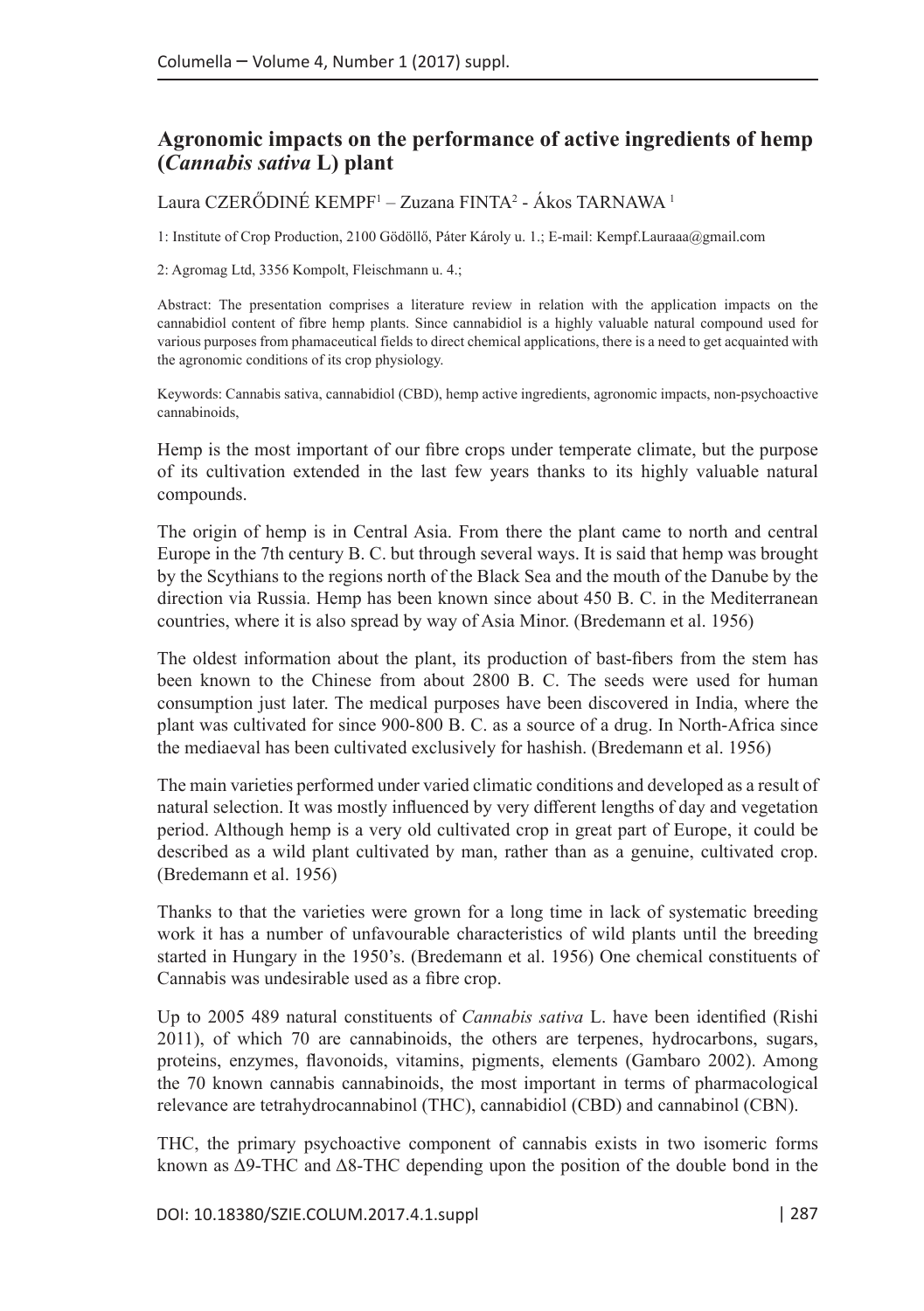C-ring (Holler et al. 2008), and its structure was elucidated by Mechoulam, et al. in 1964. According to Mehmedic (2010) at least 100 different cannabinoids have been described.

Cannabidiol was isolated by Adams et al. (1940), from freshly harvested North American hemp. It is a dihydrophenol, which is not the active principle of cannabis either (Beam 1911).

According to Grlic (1962) CBD constitutes approximately 40% of the cannabinoids in cannabis organic extracts. Cannabinoids with lower importance are cannabigerol (CBG), cannabichromene (CBC), cannabicyclol (CBL), cannabielsoin (CBE), cannabinodiol (CBND), cannabitriol (CBT) and other miscellaneous compounds (Rishi 2011).

The most important parts of the plant in terms of the production of the active ingredients are the leaves and bract covered by glandular hair. It is the location where the  $\Delta^9$ tetrahydrocannabinol with other cannabinoids and terpenes are synthetizing (Hammond & Mahlberg, 1977).

Nowadays there is a need on the field of medicine, cosmetics and healing for some of the cannabinoids produced by Cannabis plant. In many countries of the World - also in Hungary - nether the recreational use, nor the medical marijuana usage is not allowed due to the psychoactive effect of the THC. Therefore the Hungarian hemp breeders strive to increase the amount of CBD among the valuable, non-psychoactive cannabinoid in the new Hungarian industrial hemp varieties. In parallel the amount of THC may not rise, moreover continuously stay under 0,2% (Implementing Regulation of the Commission 809/2014/EU). With the efficiency of the THC‑reductional breeding in the 1960's carried out in Hungary, the other cannabinoids like CBD, CBDA, CBN, CBG also decreased and now should be increased again as required. Bredemann et al. were reporting in 1956, that hashish is the resin produced by the glandular hairs of the female inflorescence, and this resin contains at least three chemically-related substances: cannabinol (CBN), tetra-hydrocannabinol (THC), and cannabidiol (CBD). "Of these, cannabidiol found in the greatest quantity, has no narcotic effect; cannabinol is weak or inactive; but tetrahydrocannabinol, a derivative of cannabidiol, is the principal narcotic agent (Todd 1940, 1942, Bergel et al. 1938, Adams et al 1940a, Adams et al. 1940b, Bose & Muckerji 1943, Wollner et al. 1942)."

Bredemann et al. in 1956 were also reporting about problems of modern hemp breeding, and the need of hemp varieties containing little or no hashish: the elimination or reduction of the hashish content, which has remained the same in the cultivated as in the wild varieties. Along with many others they name the problem of high cannabinoid content causing an essential breeding goal because even the fibre hemps can produce so much hashish on their female inflorescence that they can be misused for producing narcotics.

They suggested that it must be possible to eliminate these undesirable narcotics by breeding. The concept was to look first for mutants which lack only one hashish component and the three different substances that hashish contains has to be followed in breeding. Judging by experience with other cultivated plants, mutants which lack only one of the hashish components can be found more frequently than mutants or combinations which lack all three. After breeding varieties of the Indian hemp plant which have very little or no hashish, the next step towards a non-psychoactive variety is to produce strains which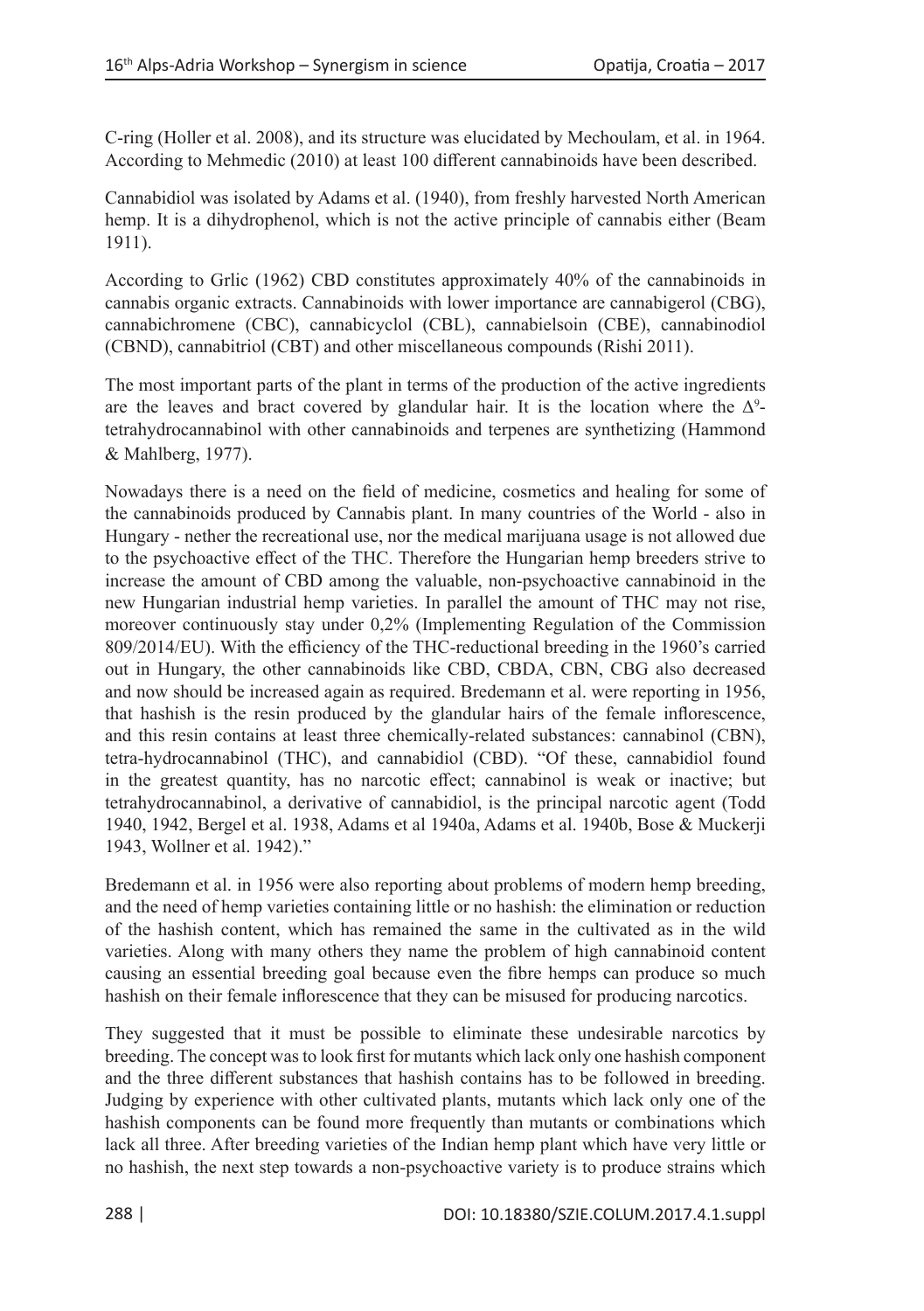lack all three by cross-breeding these varieties (Bredemann, G. 1956). *Cannabis indica* is rather used with purpose of the active ingredients than the other species caused by their higher cannabinoid content, but on the hemp seed market is also available some variety containing C. sativa and C. ruderalis strains. Defining taxonomic categories of the genus cannabis is still controversial.

According to Soó (1953), Simon (1992) and Borhidi (1998) the *Cannabis* fall under/ belongs to the phylum of Angiospermae, the class of Dicotyledones, the order of Rosales, and the family of Cannabinaceae. Besides the *Cannabis* L. genus only the hops (*Humulus* L.) genus belongs to this family.Previously hemp and hops were both classified into the *Moraceae* or *Urticaceae* family (Jávorka 1925).

Today it is generally accepted that hemp and hops together forms a separate family, the *Cannabaceae* = *Cannabinaceae*. The two related genera, hemp (*Cannabis* L.) and hops (*Humulus* L.) belongs to this family. According to this conception the genus/tribes has not races; only one species named by Linnaeus *Cannabis sativa*, which is divided into multiple varietas (Small 1975, Small & Cronquist 1976, 1999 Ranalli, Iványiné 2005):

- *• Cannabis sativa* var. *vulgaris* (common, cultivated hemp)
- *• Cannabis sativa* var. *indica* Lam. (Indian hemp)
- *• Cannabis sativa* var. *indica* Lam. subvar. *gigantea* (giant hemp)
- *• Cannabis sativa* var. *Ruderalis Janisch* (the so-called weed hemp).

According to the opinion of Szizov and Szerebrjakov, there are two species: *Cannabis indica* and *Cannabis sativa*. Within the *Cannabis sativa* species there are two subspecies, *Cannabis sativa* L. Szerebr. subsp. *spontanea* and *Cannabis sativa* L. Szerebr. subsp. *culta*, which are accepted in cultivation.(Mándy & Bócsa 1962)

The majority of the handbooks in Hungary also describe the spontaneous growing hemp as a separate subspecies (*C. sativa* ssp. *spontanea*), and definitely distinguish from the hemp shape that got mad and grow naturalized, which is also classified as subspecies taxa (*C. sativa* ssp. *sativa*) cit in Benécsné (2003). Due to the geographical environment emerged different geographical races: Northern hemp, Central Russian Hemp, Southern (Mediterranean Hemp and Asiatic Hemp race (Láng, 1976). There are significant morphological and physiological differences between geographical races, but despite this, it cannot be broken down into further taxonomic categories, because there is no genetic barriers between the most diverse forms; the dwarf-growing northern hemp and the nonripening East Asian hemp both have 2n = 20 chromosomes. (Bócsa 2004).

The diversity at the hemp taxonomy can be caused by the genetic and agronomic background as well. Very important questions remain regarding field-scale systems to produce cannabinoids. An optimal agronomical proposal for cannabinoid production at *Cannabis sativa* has not been defined. These should include variety collection, nutrition, soil preparation, sowing, plant care, harvest and crop management of the industrial plant in terms of the newly emerged demand for the cannabinoids. The variety collection in Hungary includes varieties and hybrids exclusively from the *Cannabis sativa* species. All of the Hungarian varieties and hybrids, used for fiber, energy plant, or crop are proper for cannabinoid production as well. The amount of the two most important cannabinoids, the [Δ9-tetrahydrocannabinol l](http://jat.oxfordjournals.org/content/24/7/562)evel is between 0,1% and 0,2%, but definitely under 0,2%, the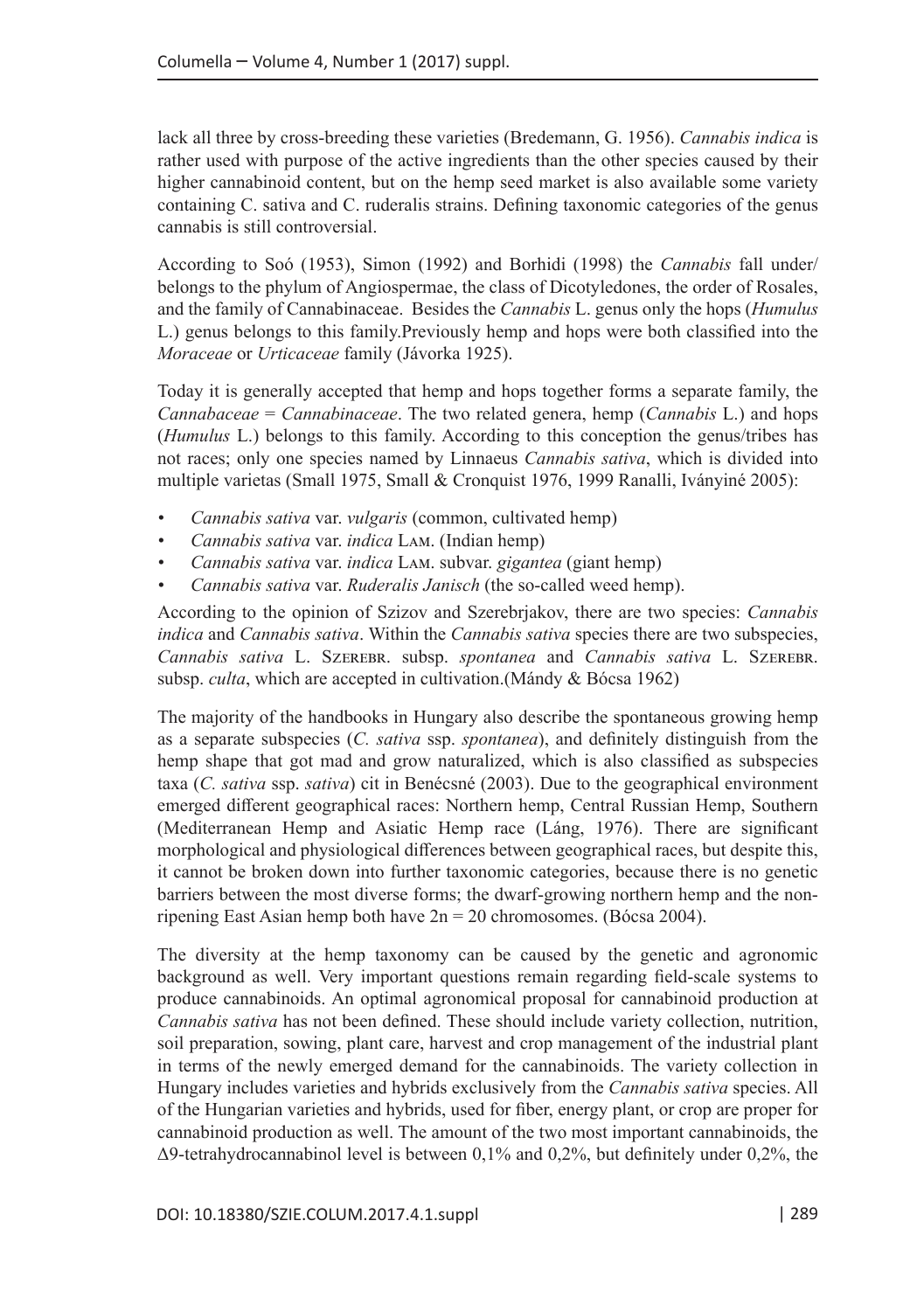cannabidiol is about 1-3% depending on the variety.(http1) The maximum amount of  $\Delta$ 9[tetrahydrocannabinol](http://jat.oxfordjournals.org/content/24/7/562) is regulated by law, and growing any species with higher content of the psychoactive ingredient is forbidden.

Coffman and Gentner (1975) declare that Turkish fibre variant of *Cannabis sativa* did not change cannabinoid profiles when the variants were grown in different environments; but also say, that nitrogen content in vegetative parts of the plant has been thought to correlate positively with its THC content. An experiment was performed in Hungary using Kompolti Hibrid TC variety to get knowledge about the effect of nitrogen fertilization on THC content in hemp leaves. The fertilizer treatments were 150, 450 and 600 ppm N, from  $NH<sub>4</sub>NO<sub>3</sub>$ . These experiments show that the THC content of leaves decreases with increasing N doses. The decrease was significant in the case of the highest N dose. There was a significant increase in fresh weight of shoot (80-130%) and plant height (28-39%) due to N supplementation.

This phenomenon is favourable for agricultural production, because nitrogen fertilization will increase stem yield and simultaneously decrease THC content of the plant significantly. (Bócsa, I., P. Máthé, and L. Hangyel 1997) According to the results of further research, the amount of THC and CBD are increasing simultaneously during the ripening (Kempf 2015), so the predictable decrease of both of cannabinoids occurred by high dose N fertilization is not preferred in terms of CBD-usage. As the N fertilization is in a negative correlation with the THC content; it seems to be possible, that higher N amount is also in a negative correlation with CBD. It could be a further aim of our field-experiments. By high density the crops generates rare, unbranched population, at lower density the hemp evolves thick, branched, coarse stems.Agromag Ltd, the biggest hemp propagating company in Hungary offers a 12, 24 or 70 cm row spacing for the Hungarian species depending on the breeding purpose. (Agromag 2015)According to Agócs et al. (1962) the seed yield in rare position will be big thanks to the richly branching: the optimal field size for a seed purpose plant is  $0,35$ -0,49 m<sup>2</sup> in average of different years. It is practically 50-70 cm plant distance by 70 cm row spacing. However, sowing rates and plant size has a connection, it is unknown if increased production of female flowers as would be expected with decreased plant densities would result in increased yields of CBD, thanks to stress from competition.

- Bill Drake (1986) proposes by transplanting in rows the Southwest-Northeast or Southeast-Northwest row orientation, rather than the North-South or East-West. Because of blocking some of the sun, in the north, where the sun's rays fall slanting upon the earth, it can mean a significant reduction in vigour and therefore in crop yield at harvest.
- The same handbook mention pruning for mass protection, as the most common form to force side growth. Cutting off the head between the fifth and sixth sets of branches cause multiple shoots to develop, one on each side on each node. Due to its outstanding ability to suppress weeds during its vegetation period, the thicksown hemp requires no herbicides during that time. Weeds are eradicated during soil preparation for sowing. In row separation the plants can not completely overshadow the soil, and may require the use of herbicides or hoeing. (Bócsa I., Karus, M. 1997, Bócsa I. 1996)
- The technical length of the bust fibre is a value measure property in the fiber industry, the branched stem is even not advantageous by dual usage: utilize the fiber and the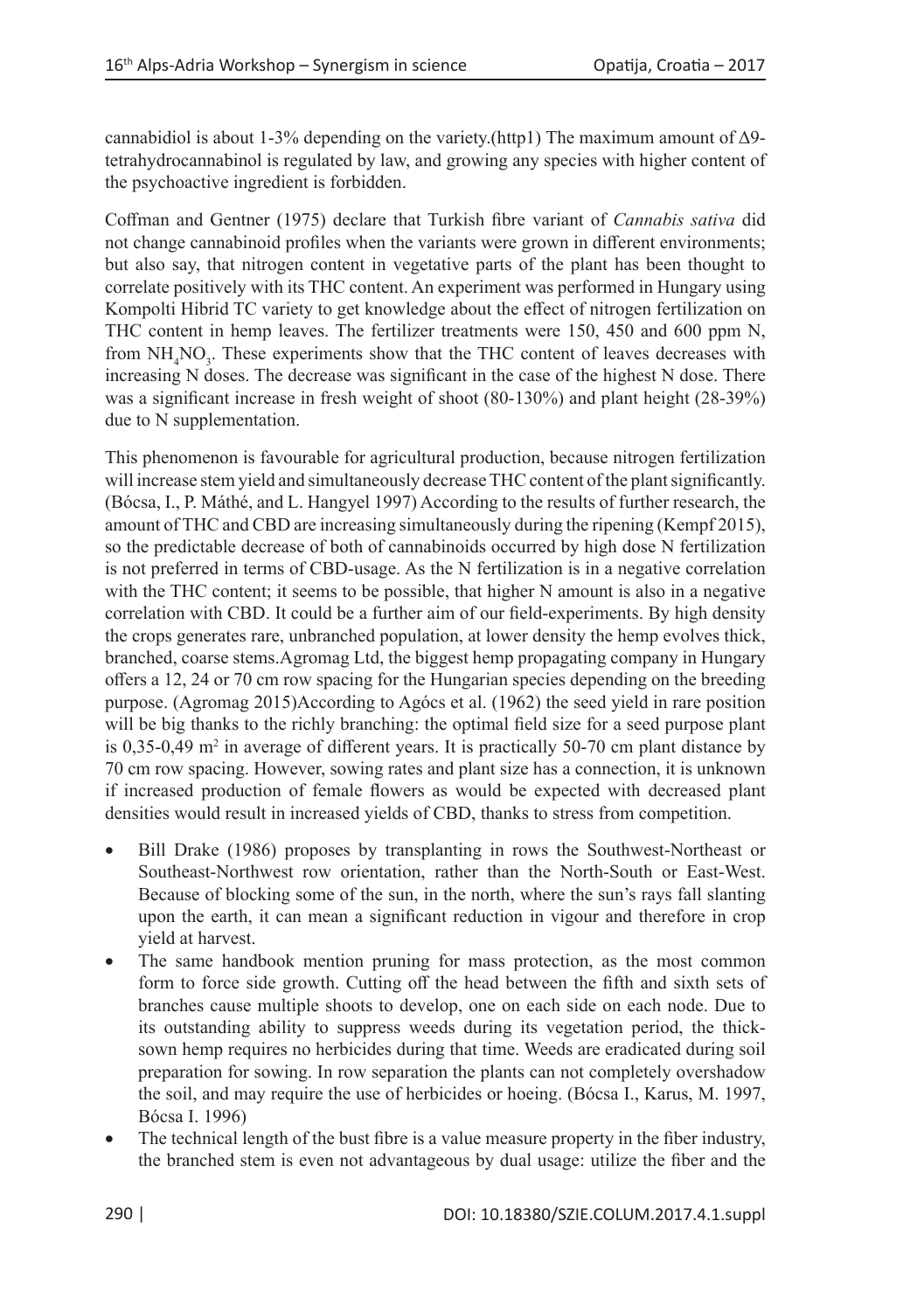seed or fibre and flowering terminal branches. (Agócs P. 1962; Finta Z. 2012)

- According to Geoffrey (2004), the contents of the key constituents of Cannabis sativa L., cannabinoids, terpenoids and flavanoids varies depending on the plant genetics, time of harvest and drying conditions.
- The time of harvesting has a high importance on CBD content according to our latest research connected with the varieties. (Kempf 2015) The early ripening dioecious candidate variety used for seed yield did not show a statistically proven difference in cannabinoid content between the flower and the bract around the seed after ripening. The result of the other, late ripening monoecious variety attended in the experiment differs: the CBD content measured in the bract was higher, than the CBD content in the flower samples. It shows that the amount of this non psychoactive cannabinoid is rising during the ripening in the late ripening monoecious variety. These characteristics are in connection with the harvest time: by this variety the harvesting – also for cannabinoid usage - is recommend after the full ripening of the seed.

The time of harvesting has also significance such as the harvested part of the plant. An experiment by Bócsa et al. (1997) shows, that the amount of THC was significantly different in leaves from various plant regions: leaves of the plant axis, the side branches and the plant top. THC was highest in leaves near the shoot tip and on side branches, and lowest in oldest leaves. (Bócsa, I., P. Máthé, and L. Hangyel 1997). The cannabinoids are in acidic form in the plant part. The decarboxylation, as a postharvest treatment is essential for transforming the acidic form into a neutral form. Carboxylation can be carried out by heating or burning the leaves. The duration and temperature of treatment may indicate different efficiency: the higher, 137 oC  $/1$  hour treatment is more efficient than the 45 °C / 24 hour treatment (Kempf 2015).

## **Acknowledgement**

This paper presents a literature review related to a research supported by VKSZ and NVKP funds of the Government of Hungary.

## **References**

Adams, R., Hunt, M. & Clark, J. H. (1940): J. Am. Chem. Soc., 62, 196

- Adams, R., Pease, D. C., Cain, C. K., Baker, B. R. Clark, J. H., Wolff, H.; Wearn, R. B. (1940b): Conversion of cannabidiol to a product with marihuana activity. A type reaction for synthesis of analogous substances. Conversion of cannabidiol to cannabinol. Journ. of the Amer. Chemical Soc., Easton, U.S.A., 62, 2245-2246.
- Adams, R., Pease, D. C., Cain, C. K., Clark, J. H. (1940a): Structure of Cannabidiol VI. Isomerisation of cannabidiol to tetrahydrocannabinol, a physiologically active product. Conversion of cannabidiol to cannabinol Journ. of the Amer. Chem. Soc., Easton, U.S.A., 62, 2402-05.
- Agócs P. (1962): A rostkender-kóró minősítése in Agócs P., Bócsa I., Botos L., Kiss E., Sárkány Gy.: A rostkender és a rostlen termesztése. Mezőgazdasági Kiadó, Budapest
- Agromag (2015): http: [www.agromag.hu](http://www.agromag.hu) (5<sup>th</sup> September 2015 read)
- Beam, W. (1911): 4th Report, Wellcome Trop. Research Lab., Rep. Sudan Gov., 25
- Benécsné B. G. (2003): A gyomként növő kender (Cannabis sativa L.) hazai elterjedése, morfológiája, biológiája és gyomszabályozási lehetőségei. Doktori (PhD) értekezés, SZIE, Gödöllő, 126 p.
- Bergel, F., Todd, A. R., Work, T. S. (1938): Observations on the active principles of Cannabis indica resin . Chemistry and Industry, London, 16, p. 86.